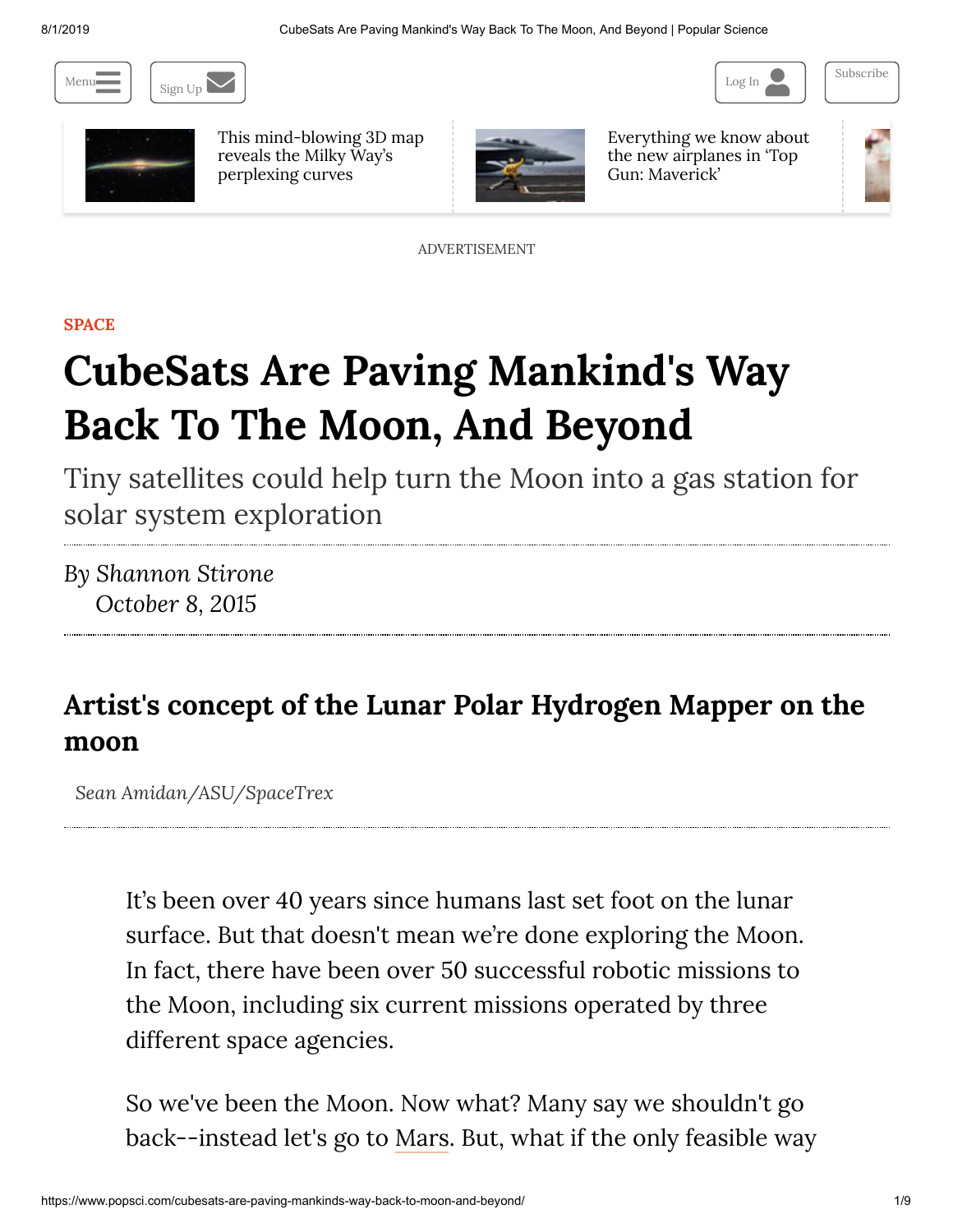





That's what the Lunar Polar Hydrogen Mapper, or "Luna-H Map", is trying to figure out. The [SpaceTrex](http://space.asu.edu/) lab at Arizona State University has partnered with NASA to create a tiny satellite with one important goal: to measure and locate the exact amount of water on the Moon.

Why do we care about water on the moon? Because water can be split into hydrogen and oxygen, and when you mix those two ingredients back together, you get combustion. Or in other words, the Moon's water could be made into rocket fuel.

Jekan Thanga, the head engineer on LunaH-Map dreams of a lunar gas station for astronauts. "Just think, we could have a refueling station at the L2 point," he says, referring to a point beyond the Moon where gravitation alignments would allow supplies in space to remain stationary. "Our astronauts could stop there to refuel and stock up on supplies before heading out to Mars, or Europa."

## **The Moon's water could be made into rocket fuel.**

There seems to be a decent amount of  $H<sub>2</sub>O$  on the Moon, but scientists aren't sure exactly how much is there, or where it's concentrated. Craig Hardgrove, the principle investigator for LunaH-Map says, "We're trying to prove that there's water at the lunar poles."

NASA has been hoping to answer these questions for years, but it hasn't had the funding or the support to send people or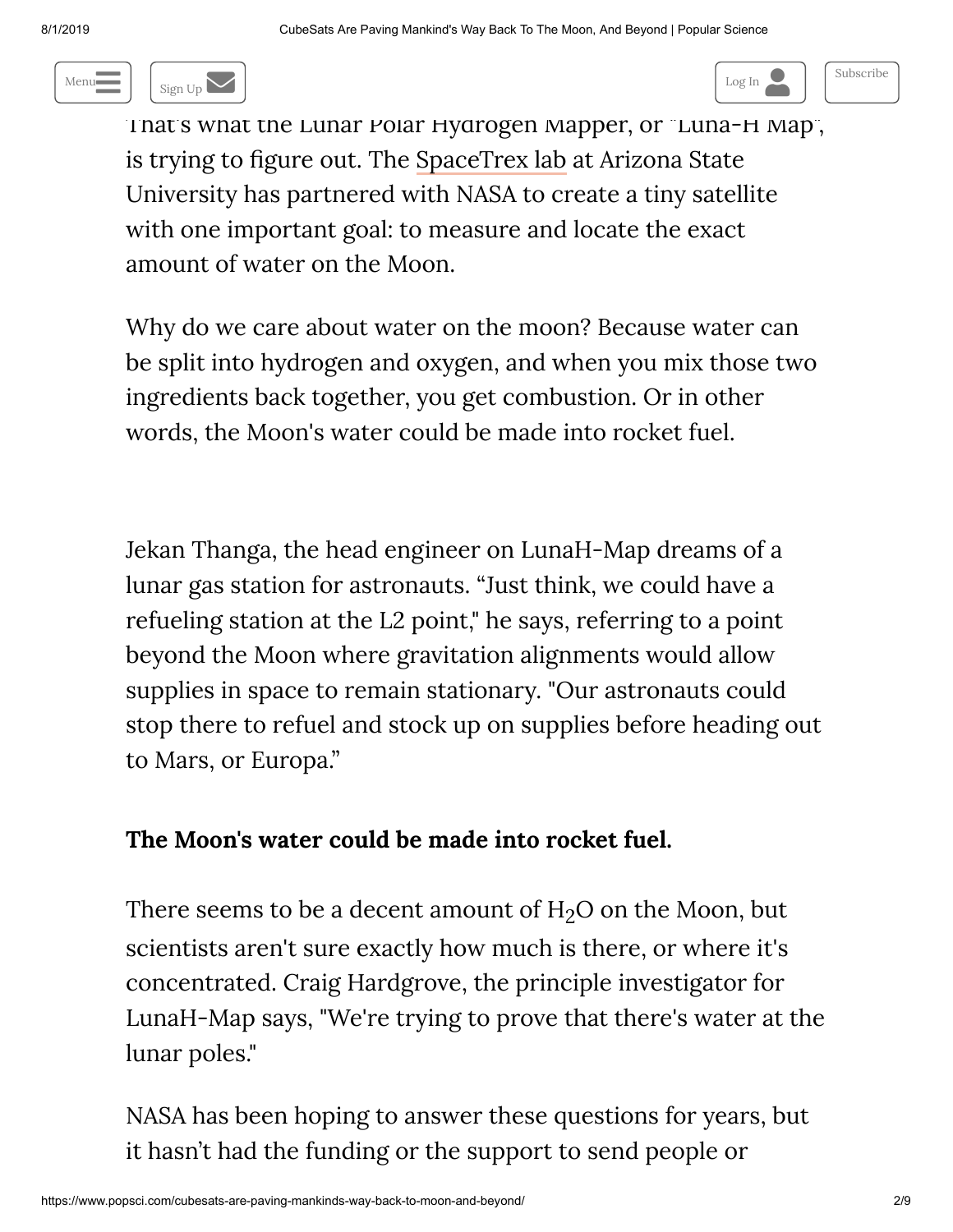

 $\begin{array}{c} \hline \end{array}$  $\log n$  in . Cubes are very small satellite satisfies of an interversion of an interversion of an interversion of an interversion of an interversion of an interversion of an interversion of an interversion of an interversio Menu $\blacksquare$  Sign Up  $\blacksquare$  Sign Up  $\blacksquare$ 

oversized Rubik's Cube. Advanced scientific instruments can be packed inside these tiny spacecraft to obtain information the same way a larger craft would, but for 1 percent of the price. The 4-inch cubes can also be stacked together to add more room for instruments. (LunaH-Map is about the size of a cereal box.)

Because of their small size, CubeSats can hitch rides on rockets with larger payloads and get released on their own trajectories to conduct their own science, opening up possibilities to explore the solar system in missions that otherwise wouldn't have been funded.

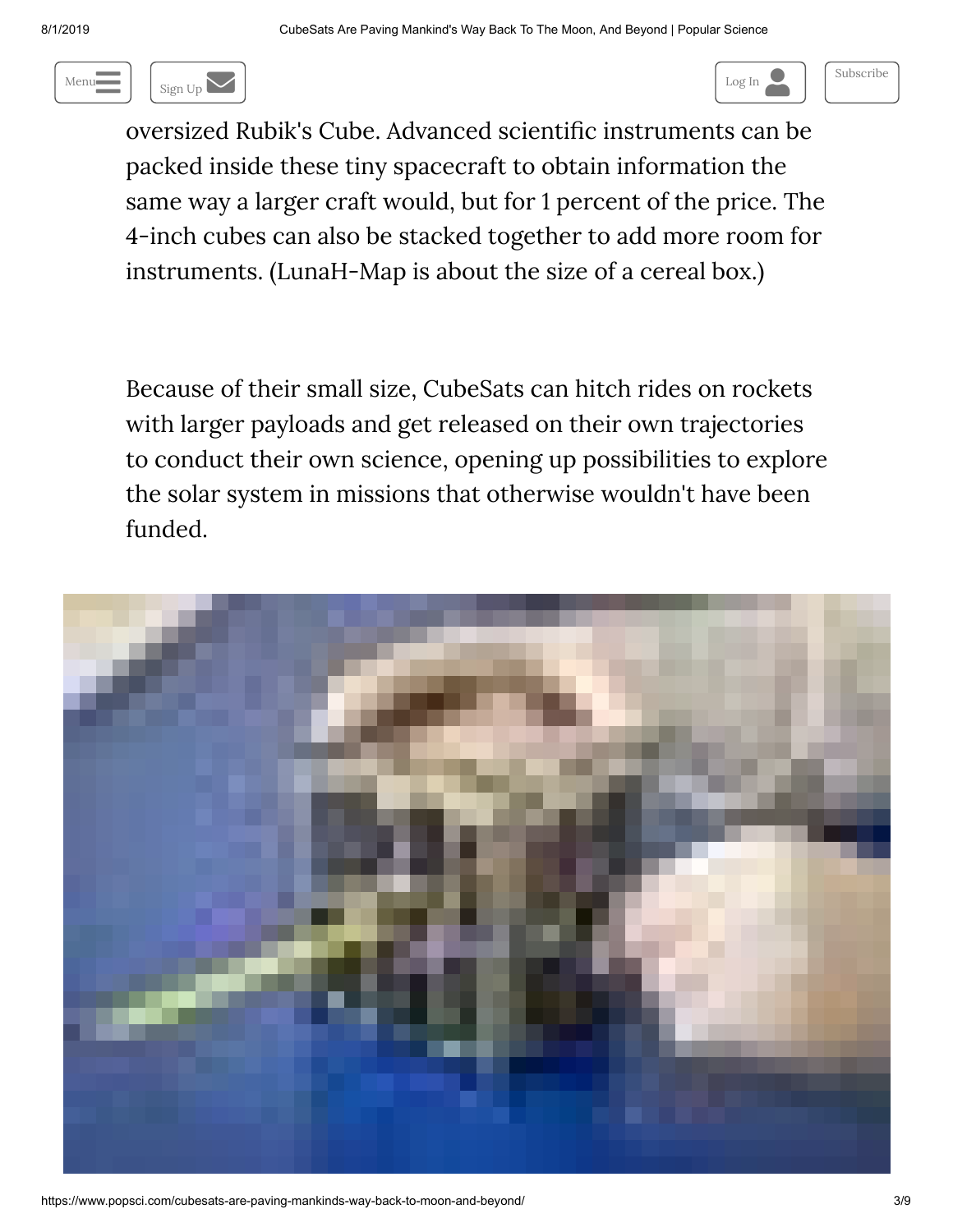



Many scientists compete for these coveted spots on mission payloads. To date there is one particular space ride that CubeSat scientists are vying for, and it happens to be on the most powerful rocket ever built. The first official launch of NASA's Space Launch System and Orion spacecraft will take place in 2018, and onboard it will carry 11 separate CubeSat missions into deep space (including [BioSentinel,](http://www.popsci.com/study-cosmic-radiation-nasa-launching-yeast-deep-space) which will measure the effects of space radiation on yeast DNA). It will also be swinging around the Moon and dropping off LunaH-Map along with potentially two other lunar [CubeSats](http://www.popsci.com/tiny-lunar-icecube-spacecraft-wants-help-nasa-build-moon-mine), to answer the water question once and for all.

But CubeSats won't stop at the Moon. Next year, two will travel to Mars with NASA's Insight Lander, becoming the first CubeSats to leave Earth's orbit.

The Mars Cube One, or MarCO, CubeSats have a temporary but critical objective: they will serve as real time communications liaisons between the InSight lander and the scientists at Jet Propulsion Laboratory. This task of relaying real-time information has traditionally been the job of the Mars orbiter Odyssey. However, the alignment of Odyssey doesn't sync up with InSight's landing coordinates. Instead, MarCo A and B will relay data during the lander's descent and landing. After that, the Mars Reconnaissance Orbiter will take over communications with Earth, and the CubeSats' mission will be complete.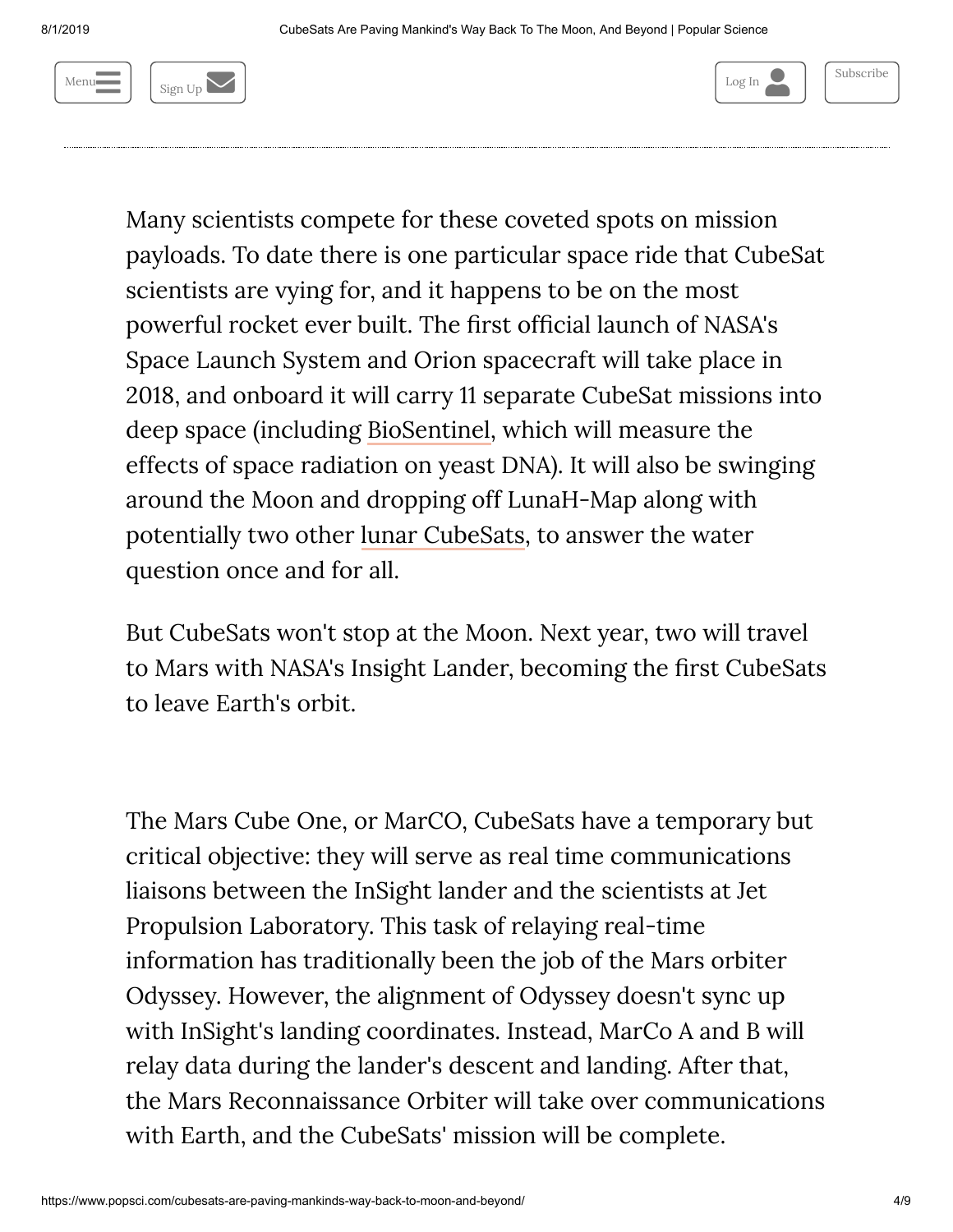

**Lunar Flashlight is another CubeSat mission that will look for water on the moon**

*NASA*

MarCo A and B will be the first CubeSats to participate in an interplanetary mission, but they definitely won't be the last. There's talk of building a CubeSat to accompany NASA's future mission to Jupiter's [moon Europa.](http://www.popsci.com/nasas-europa-mission-no-longer-just-concept)

Europa contains an ocean with more water than Earth, so the mission to Europa carries with it high hopes for finding life. With a minimum six-year journey to Jupiter's moon, mission scientists [have](http://www.popsci.com/europa-or-bust) one shot at obtaining data during the flyby. Adding a CubeSat has the potential to increase the amount and the kind of data scientists could get from the mission.

Since 2000, more than 300 CubeSat missions have been tested and deployed in Earth orbit, including the Planetary Society's [LightSail](http://www.popsci.com/tags/lightsail) this year. Bill Nye, CEO of the Planetary Society, has said of CubeSat technology: "When you go exploring, two things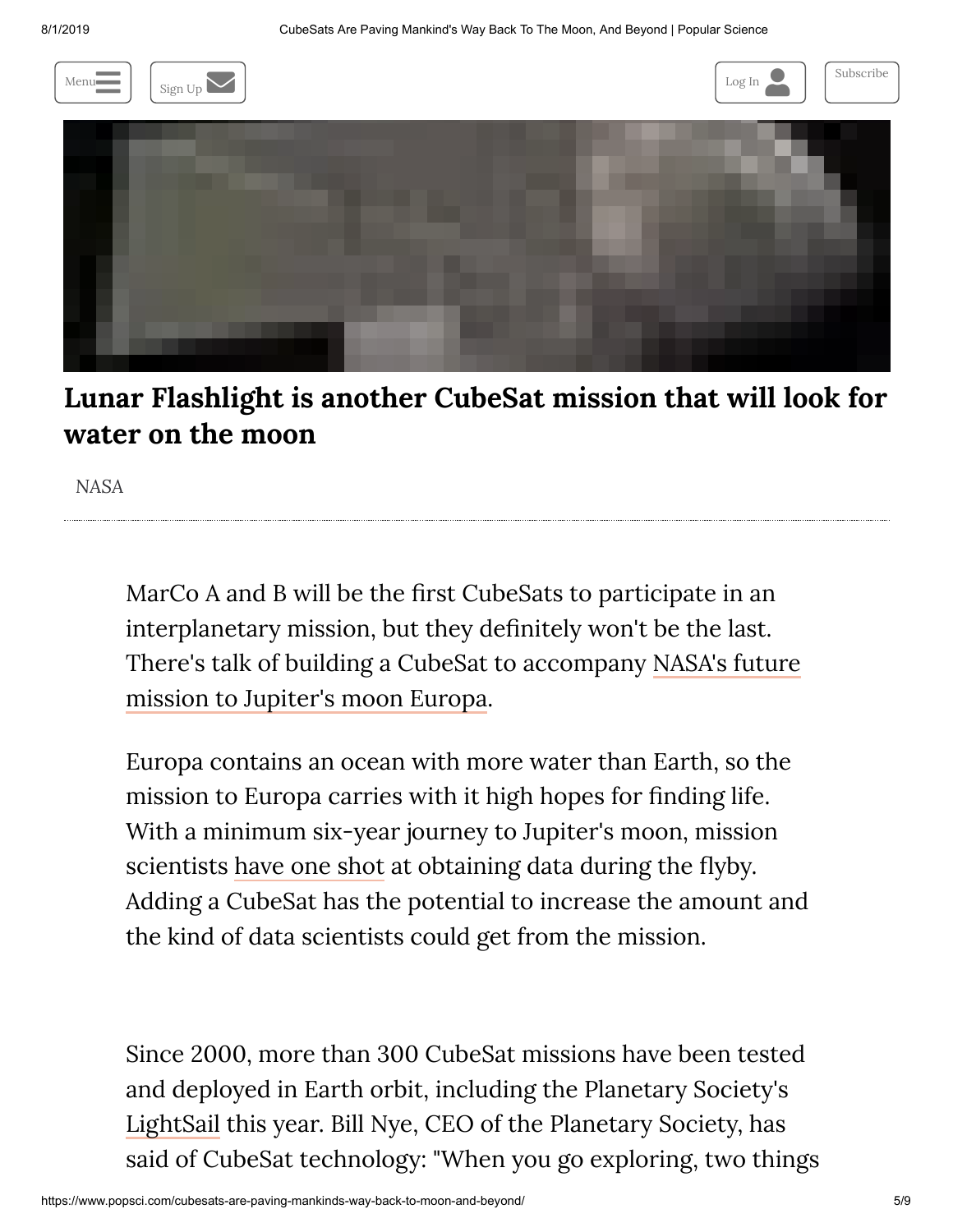



exploration."

As scientists and engineers continue to develop more efficient technology, CubeSats and small science instruments like these will continue to open the doors to universities and organizations wanting to participate in space exploration. As long as there's more science to do and mysteries to uncover, it's safe to say the era of CubeSats will continue to advance, and maybe even help humans get deeper into space.



# **2020 [Harley-Davidson](https://www.cyclevolta.com/2020-harley-davidson-livewire-electric-first-ride/) LiveWire Electric First Ride**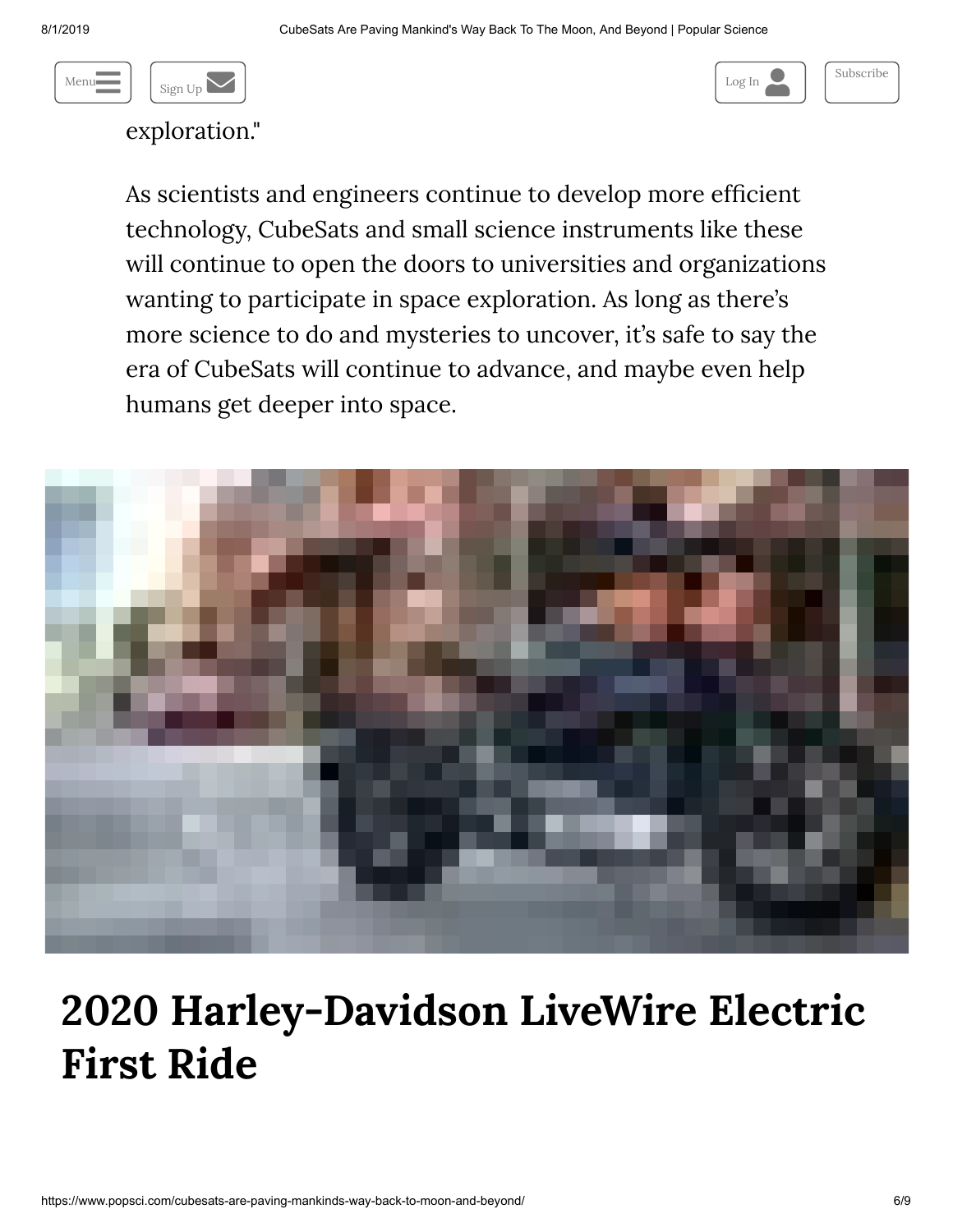



#### **[SPACE](https://www.popsci.com/space)**

**This [mind-blowing](https://www.popsci.com/3d-galaxy-map-milky-way-curve/) 3D map reveals the Milky Way's perplexing curves**

**We might run out of these [elements](https://www.popsci.com/we-might-run-out-these-elements/)**

#### **[TECHNOLOGY](https://www.popsci.com/technology)**

**Maserati's new luxury SUV transforms from hot rod to [off-roading](https://www.popsci.com/driving-maserati-levante-trofeo/) beast**

#### **[TECHNOLOGY](https://www.popsci.com/technology)**

**[Everything](https://www.popsci.com/new-top-gun-maverick-fighter-jets/) we know about the new airplanes in 'Top Gun: Maverick'**

#### **[DIY](https://www.popsci.com/diy)**

**How to build a fire in the [wilderness](https://www.popsci.com/how-to-build-a-fire/)**

#### **[ANIMALS](https://www.popsci.com/animals)**

**This ancient predator had claws like rakes and a body like a [spaceship](https://www.popsci.com/cambroraster-millennium-falcon-fossil/)**

#### **[GADGETS](https://www.popsci.com/gadgets)**

**The best [eco-friendly](https://www.popsci.com/eco-friendly-coffee-pods-filters/) coffee filters and pods**

#### **[ENVIRONMENT](https://www.popsci.com/environment)**

**Save the world by saving [your plants'](https://www.popsci.com/save-the-world-by-saving-plant-seeds/) seeds**

#### **[NEXUS](https://www.popsci.com/blog-network/nexus-media-news/) MEDIA NEWS**

**Strong storms can bring [dangerous](https://www.popsci.com/powerful-storms-and-plant-invasions/) invaders**



**Save the world by [saving your](https://www.popsci.com/save-the-world-by-saving-plant-seeds/) plants' seeds**

### **[TECHNOLOGY](https://www.popsci.com/technology)**

**[M](https://www.popsci.com/driving-maserati-levante-trofeo/)aserati's new luxury SUV transforms from hot rod to [off-roading](https://www.popsci.com/driving-maserati-levante-trofeo/) beast**



**This ancient predator had claws like rakes and a body like a [spaceship](https://www.popsci.com/cambroraster-millennium-falcon-fossil/)**



**[ThunderDrive](https://www.popsci.com/thunderdrive-cloud-storage/) offers secure cloud storage at a reasonable price**



**Strong storms can [bring dangerous](https://www.popsci.com/powerful-storms-and-plant-invasions/) invaders**

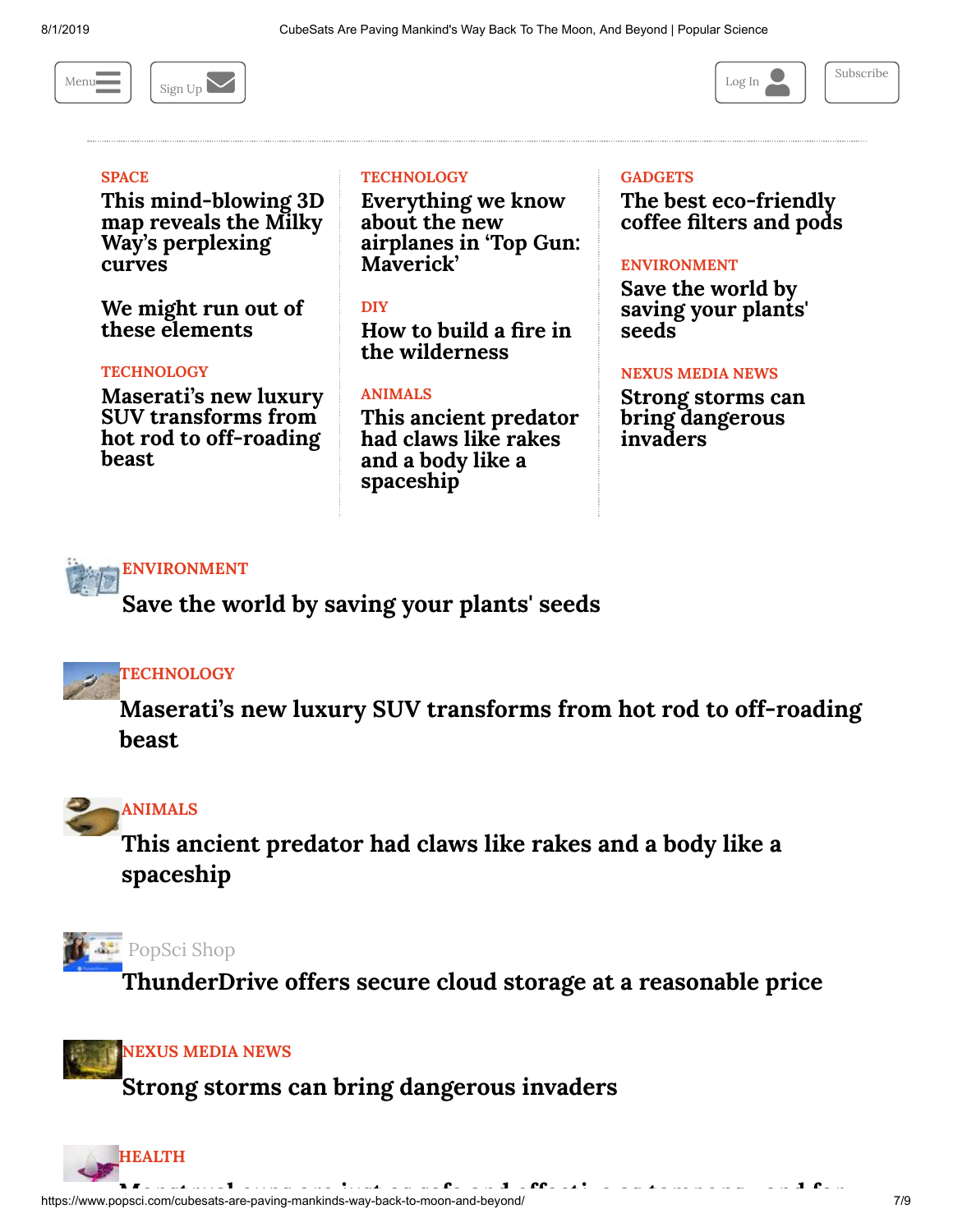



## **[GADGETS](https://www.popsci.com/gadgets)**

**The best portable speakers for all your epic outdoor [activities](https://www.popsci.com/great-portable-speakers/)**



## **France's new 5,181-ton nuclear [submarine](https://www.popsci.com/new-french-submarine-suffren-no-periscope/) has no traditional periscope. Here's how that works.**

ADVERTISEMENT

E-mail address Sign Up

## Related Searches

### **first man on the [moon](https://www.popsci.com/read/first-man-on-the-moon), is the moon [hollow](https://www.popsci.com/read/is-the-moon-hollow)[, price](https://www.popsci.com/read/how-far-is-the-moon-from-earth) of land on [moon](https://www.popsci.com/read/price-of-land-on-moon), how far is the moon from earth, blood [moon](https://www.popsci.com/read/blood-moon-2019) 2019**

 $\boldsymbol{\trianglerighteq}$  . Find y general than  $\boldsymbol{\trianglerighteq}$  . Then  $\boldsymbol{\trianglerighteq}$  is the set of  $\boldsymbol{\trianglerighteq}$  . Then  $\boldsymbol{\trianglerighteq}$ 

**[SUBSCRIBE](http://www.popsci.com/subscribe-to-popular-science-magazine) TO THE PRINT EDITION DIGITAL [EDITION](https://itunes.apple.com/us/app/popular-science/id364049283?ls=1&mt=8) FOR IOS**

**DIGITAL EDITION FOR [ANDROID](https://play.google.com/store/apps/details?id=com.bonniercorp.pop.sci) [RENEW](https://subscribe.popsci.com/servlet/CSGateway?cds_mag_code=PPS) [CUSTOMER](https://subscribe.popsci.com/servlet/CSGateway?cds_mag_code=PPS) SERVICE [TERMS](https://www.popsci.com/terms-of-use) OF USE [ABUSE](https://www.popsci.com/abuse)**

**[CONTACT](https://www.popsci.com/contact) US [MASTHEAD](https://www.popsci.com/masthead) [PRIVACY](https://www.popsci.com/privacy-policy) POLICY [GDPR](https://www.popsci.com/sites/popsci.com/consent.php) [ESPANOL](https://www.popsci.com/espanol)**

Many products featured on this site were editorially chosen. Popular Science may receive financial compensation for products purchased through this site.

Copyright © 2019 Popular Science. A Bonnier [Corporation](https://www.bonniercorp.com/) Company. All rights reserved. Reproduction in whole or in part without permission is prohibited.